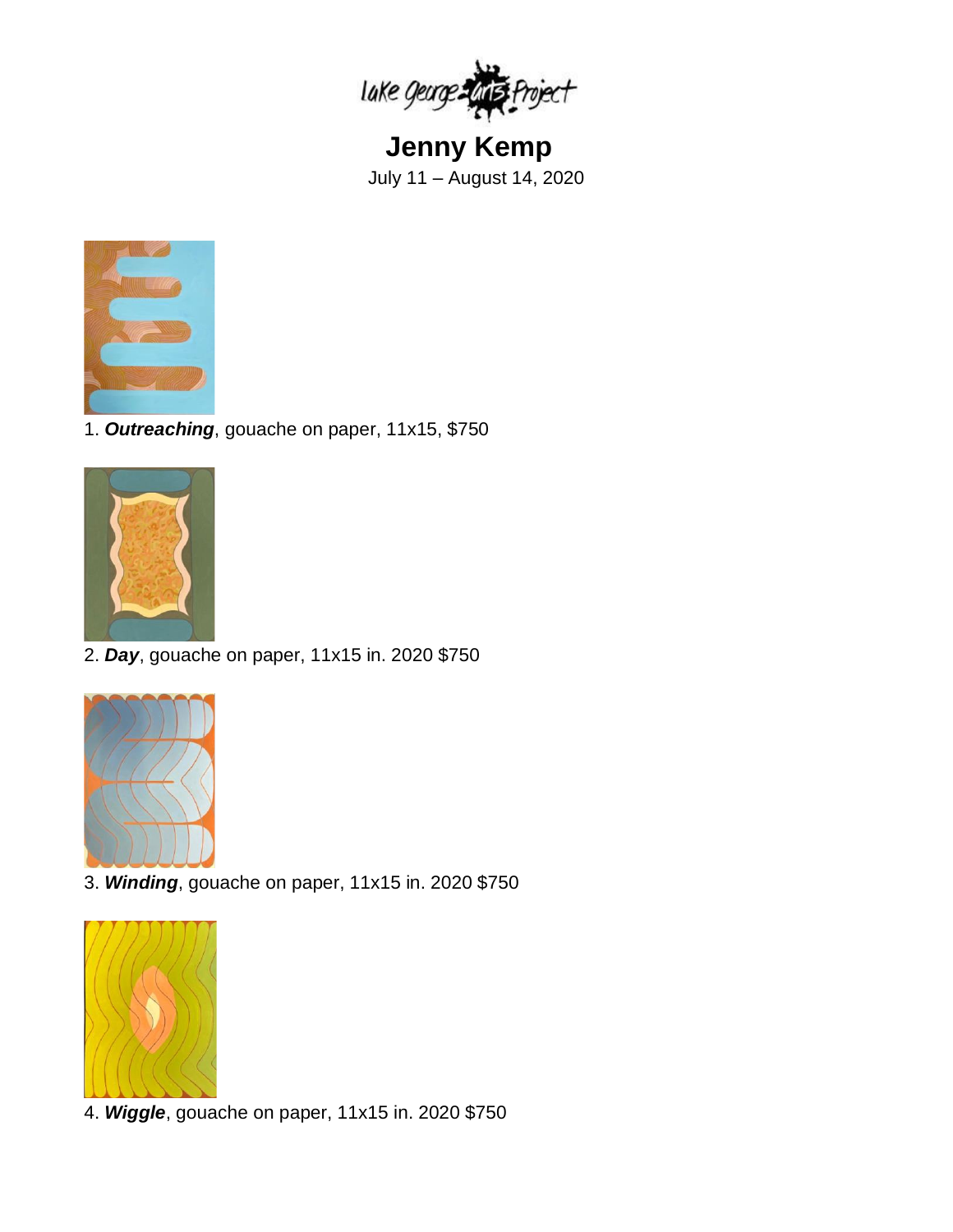

5. *Shelter*, gouache on paper, 11x15 in. 2020 \$750



6. *Wading*, gouache on paper, 11x15, 2020 \$750



7 – 30. *Homespins*, gouache on paper, (Twenty-five) 7x7 inches. 2020 each. \$225 each



31.*Curve***,** gouache on paper, 11x15 in. 2020 \$750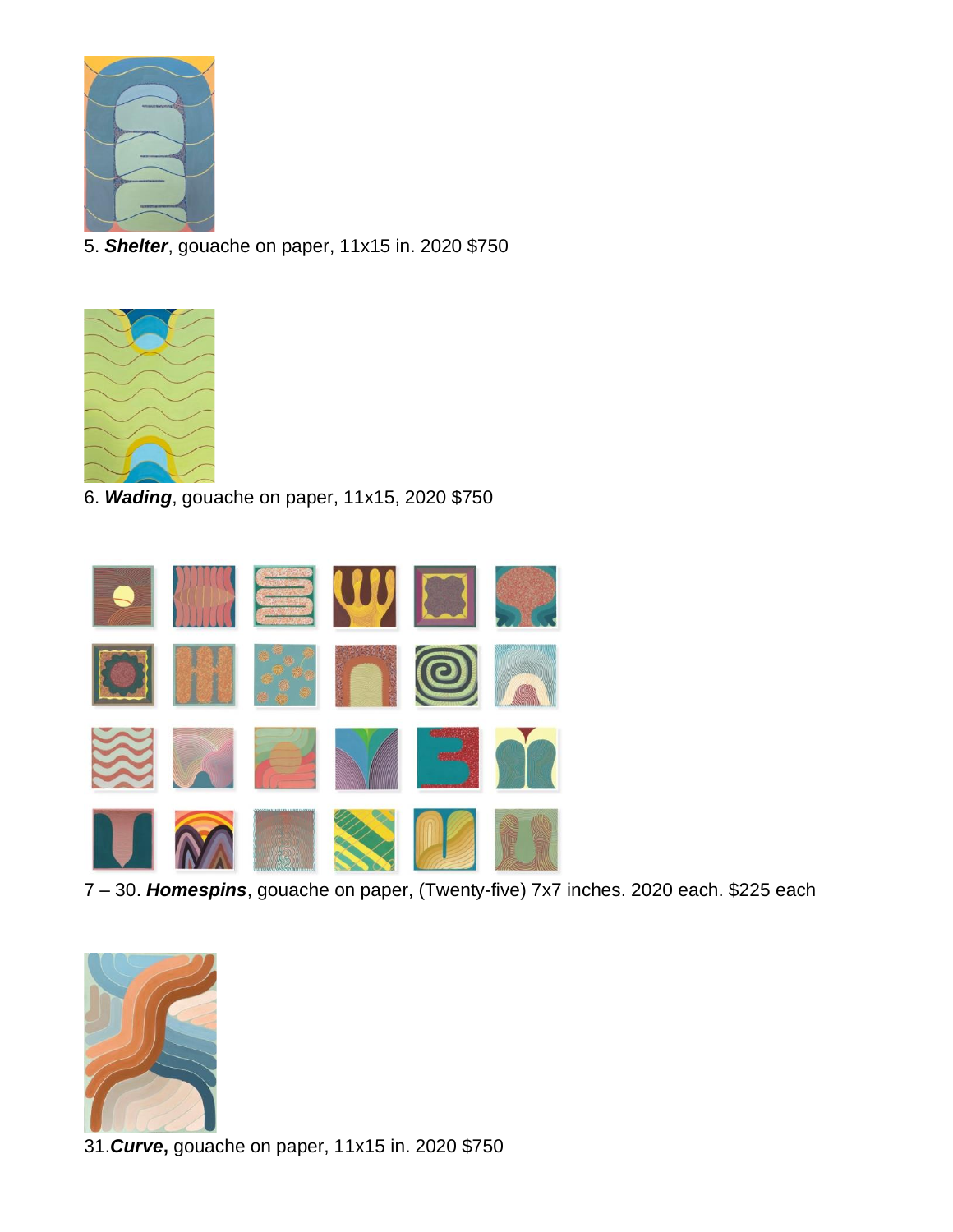

32. *Red Wave*, gouache on paper, 11x15 in. 2020 \$750



33. *Night Thread*, woodblock print, 14x18 inches 2019 \$900 (framed)



34. *Round & Round*, acrylic on linen panel, 14 x 11 inches. 2020. NFS.



35. *Shuffle*, acrylic on linen panel, 14 x 11 inches. 2020. NFS.



36. *Orange Thread*, woodblock print, 14x18 inches 2019 \$900 (framed)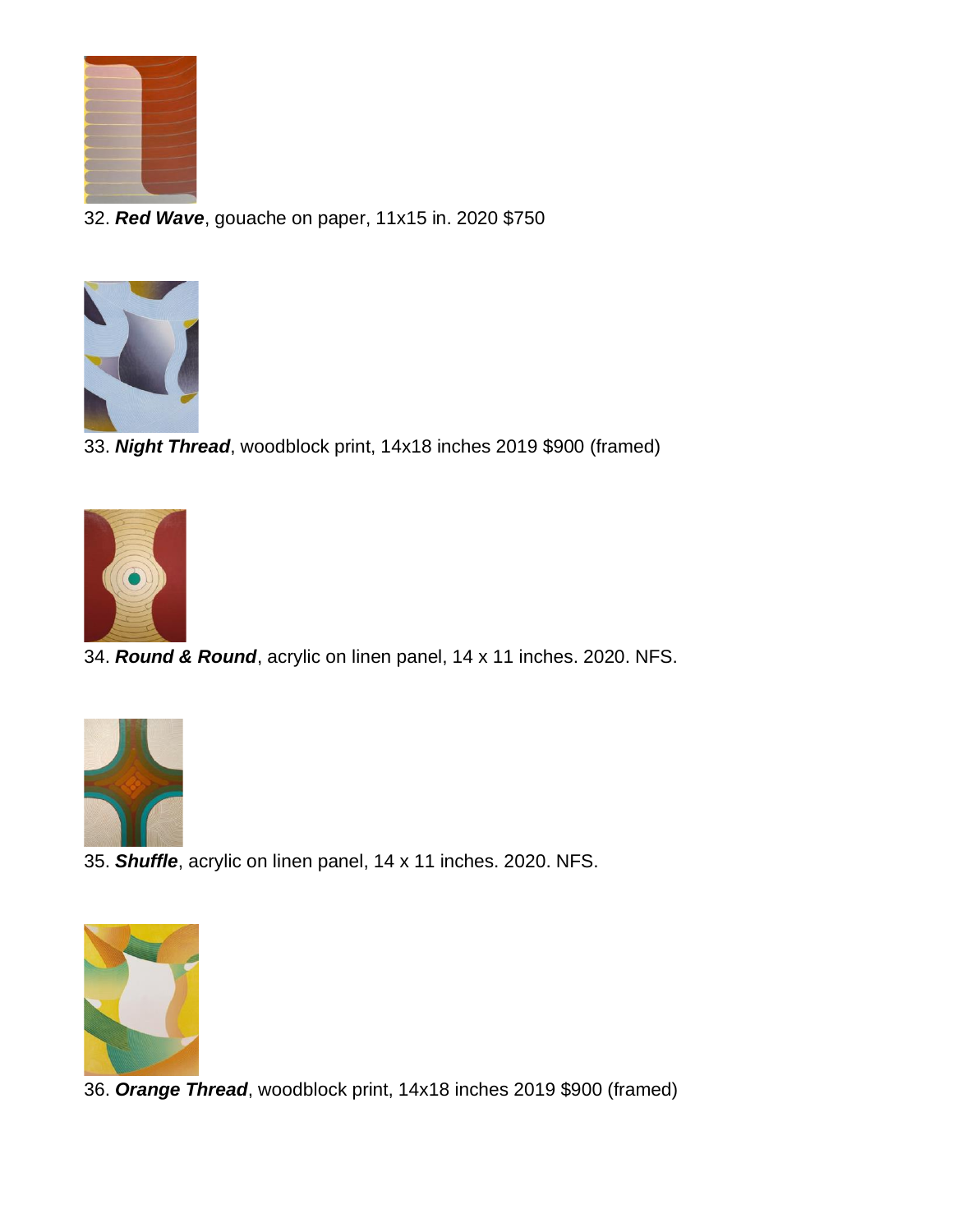

37. *Deep Stage*, gouache on paper, 22x30 in. 2020 \$2,000



38. *Good Egg*, gouache on paper, 22x30 in. 2020 \$2,000



39. *Up Root*, gouache on paper, 22x30 in. 2020 \$2,000



40. *Voices*. gouache on paper, 22x30 in. 2020 \$2,000



41. Animation: *In or Out*, stop-motion animation, 22 seconds looped. 2020.